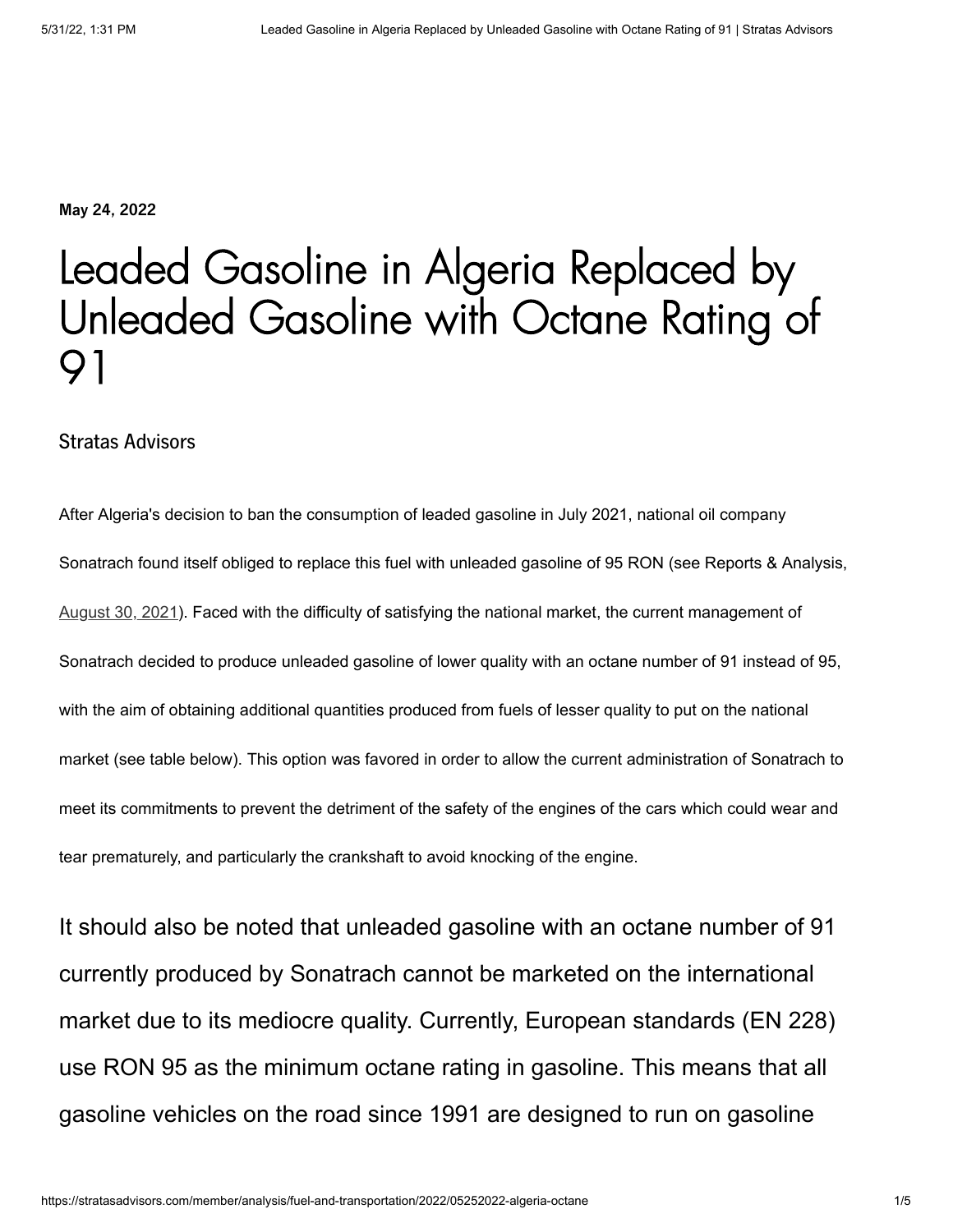with an octane rating of 95 or higher. If the overall gasoline composition varies slightly, the octane level of gasoline in turn varies, influencing its quality.

#### **Current Gasoline Specifications**

|                                                |  |  | 2022                                                                                  |                                                 |                     | 2022                                                                                  |               |               | 2022                    |  |
|------------------------------------------------|--|--|---------------------------------------------------------------------------------------|-------------------------------------------------|---------------------|---------------------------------------------------------------------------------------|---------------|---------------|-------------------------|--|
| <b>Spec Name</b>                               |  |  | NA 8108/98                                                                            |                                                 | NA 8108/98          |                                                                                       | NA 11042:1999 |               |                         |  |
| Grade                                          |  |  | <b>Leaded Regular</b>                                                                 |                                                 | <b>Leaded Super</b> |                                                                                       |               |               | <b>Premium Unleaded</b> |  |
| <b>Grade Category</b>                          |  |  | On-road                                                                               |                                                 | On-road             |                                                                                       |               | On-road       |                         |  |
| <b>Effective Date</b>                          |  |  | Jan, 1998                                                                             |                                                 |                     | Jan, 1998                                                                             |               |               | Jan, 1999               |  |
| Source                                         |  |  | Algerian Institute for<br>Normalisation (IANOR)                                       | Algerian Institute for<br>Normalisation (IANOR) |                     |                                                                                       |               |               | Algerian standard       |  |
| <b>Additional Comments</b>                     |  |  | Leaded gasoline<br>phased out as of July<br>2021 - replaced with<br>unleaded gasoline |                                                 |                     | Leaded gasoline<br>phased out as of July<br>2021 - replaced with<br>unleaded gasoline |               |               |                         |  |
| <b>Properties</b>                              |  |  |                                                                                       |                                                 |                     |                                                                                       |               |               |                         |  |
| RON, min                                       |  |  | 89                                                                                    |                                                 |                     | 96                                                                                    |               |               | 95                      |  |
| MON, min                                       |  |  |                                                                                       |                                                 |                     |                                                                                       |               |               | 85                      |  |
| Sulfur, ppm, max                               |  |  | 100                                                                                   |                                                 |                     | 100                                                                                   |               |               | 100                     |  |
| Lead, g/l, max                                 |  |  | 0.4                                                                                   |                                                 | 0.4                 |                                                                                       |               | 0.013(1)      |                         |  |
| Benzene, vol%, max                             |  |  |                                                                                       |                                                 |                     |                                                                                       |               | 5             |                         |  |
| RVP @ 37.8°C<br>(100°F), kPa, max              |  |  | 80 (w) / 65 (s)                                                                       |                                                 | 80 (w) / 65 (s)     |                                                                                       |               | 65 - 80 $(2)$ |                         |  |
| Density @ 15°C<br>$(60^{\circ}F)$ , kg/m3, max |  |  | 765                                                                                   |                                                 | 770                 |                                                                                       |               | 780           |                         |  |
| Density @ 15°C<br>$(60^{\circ}F)$ , kg/m3, min |  |  | 710                                                                                   |                                                 | 730                 |                                                                                       |               | 725           |                         |  |
| <b>Distillation</b>                            |  |  |                                                                                       |                                                 |                     |                                                                                       |               |               |                         |  |
| T10, $^{\circ}$ C, max                         |  |  | 70                                                                                    |                                                 |                     | 70                                                                                    |               |               |                         |  |
| T50, $°C$ , max                                |  |  | 140                                                                                   |                                                 |                     | 140                                                                                   |               |               |                         |  |
| T90, $°C$ , max                                |  |  | 195 (T95)                                                                             |                                                 |                     | 195 (T95)                                                                             |               |               |                         |  |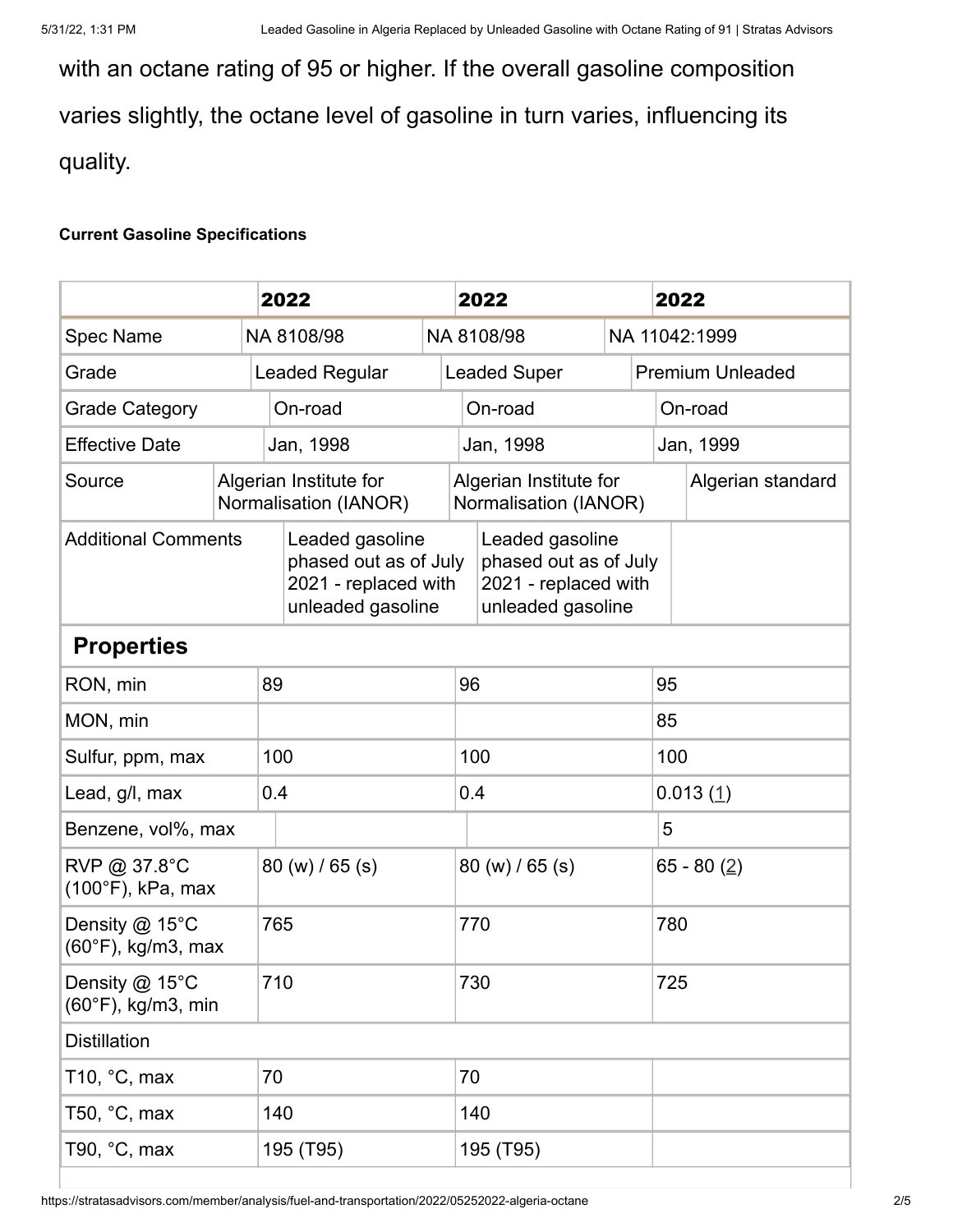<span id="page-2-1"></span><span id="page-2-0"></span>

|                                                                                                                                                                                          | 2022 |          |     | 2022     | 2022                                                                         |  |  |  |
|------------------------------------------------------------------------------------------------------------------------------------------------------------------------------------------|------|----------|-----|----------|------------------------------------------------------------------------------|--|--|--|
| E70, vol%, max                                                                                                                                                                           |      |          |     |          | 47                                                                           |  |  |  |
| E70, vol%, min                                                                                                                                                                           |      |          |     |          | 15                                                                           |  |  |  |
| E100, vol%, min                                                                                                                                                                          |      |          |     |          | 40                                                                           |  |  |  |
| E100, vol%, max                                                                                                                                                                          |      |          |     |          | 70                                                                           |  |  |  |
| E180, vol%, min                                                                                                                                                                          |      |          |     |          | 85                                                                           |  |  |  |
| FBP, °C, max<br>205                                                                                                                                                                      |      |          | 205 |          | 215                                                                          |  |  |  |
| Residue, vol%, max                                                                                                                                                                       |      | 2.5      |     | 2.5      | $\overline{2}$                                                               |  |  |  |
| Phosphorus, g/l, max                                                                                                                                                                     |      |          |     |          | $\mathbf 0$                                                                  |  |  |  |
| Existent gum (solvent<br>washed), mg/100ml, max                                                                                                                                          | 10   |          |     | 10       | 5                                                                            |  |  |  |
| Corrosion                                                                                                                                                                                |      |          |     |          |                                                                              |  |  |  |
| Copper corrosion, 3hr<br>@ 50°C, merit (class)                                                                                                                                           |      | 1b max   |     | 1b max   | class 1                                                                      |  |  |  |
| Doctor test                                                                                                                                                                              |      | Negative |     | Negative |                                                                              |  |  |  |
| Appearance                                                                                                                                                                               |      |          |     |          | clear & bright                                                               |  |  |  |
| Dye content, g/100 l,<br>max                                                                                                                                                             |      |          |     |          | allowed                                                                      |  |  |  |
| Use of additives                                                                                                                                                                         |      |          |     |          | allowed                                                                      |  |  |  |
| (1) Unleaded gasoline is available on the market and accounts for $\sim$ 20% of<br>Algerian gasoline sales. Since 2005 city centers are 100% unleaded.<br>(2) Depends on climate rating. |      |          |     |          |                                                                              |  |  |  |
| Algeria is still lagging behind in the production of fuels. Sonatrach has a                                                                                                              |      |          |     |          | project in place to build another refinery in Hassi-Messaoud by 2025 to meet |  |  |  |
|                                                                                                                                                                                          |      |          |     |          |                                                                              |  |  |  |
| the needs of the national market for gasoline and diesel fuel (see table                                                                                                                 |      |          |     |          |                                                                              |  |  |  |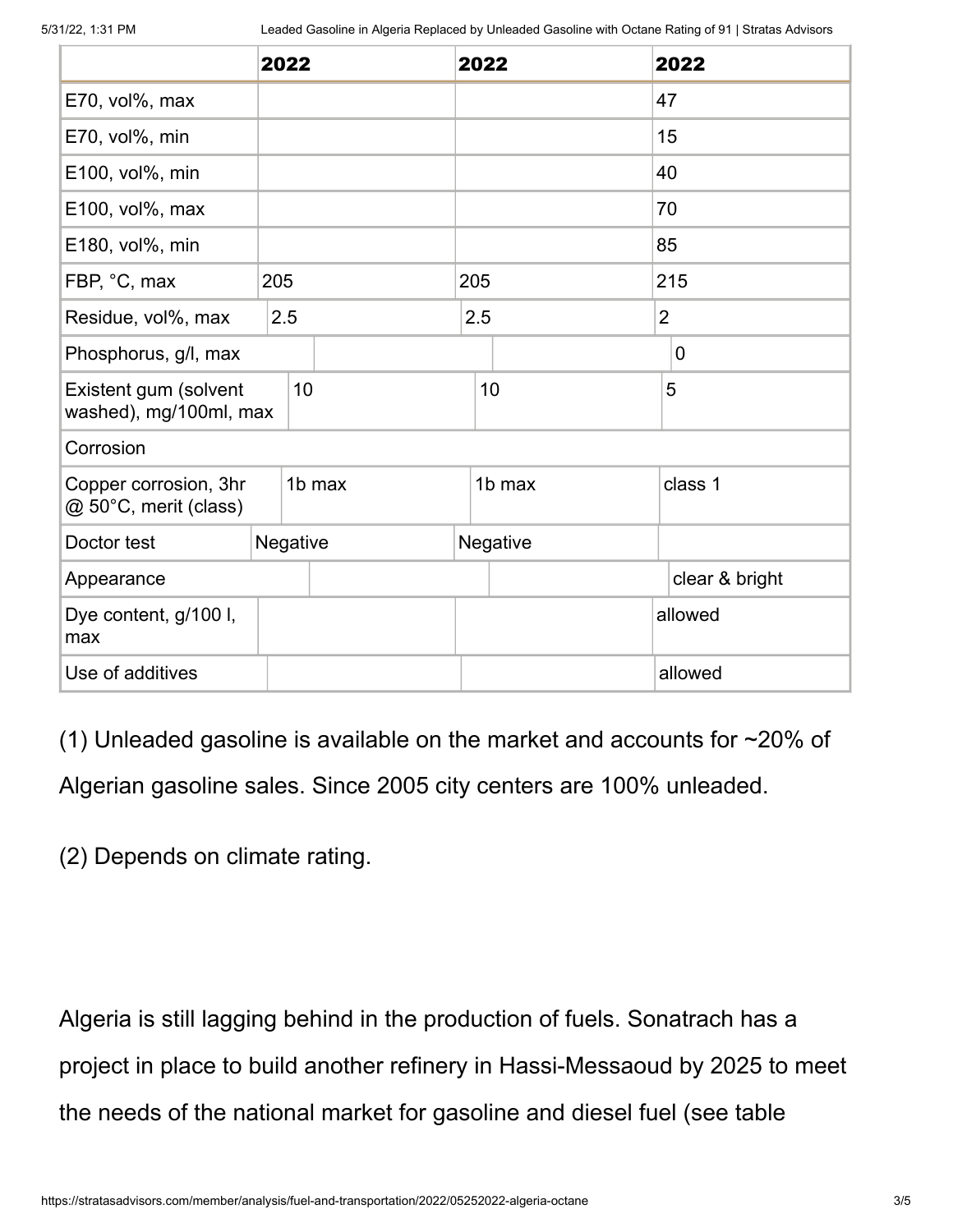below). Even though the contract was signed at the end of 2019, the project is already showing a significant delay as onsite works have yet to start.

# **Algerian Refinery Capacity Overview**

| Facility Status $\doteq$ | Region <sup>4</sup> | Country $\triangle$ | Location <sup>*</sup> | Company $\doteqdot$ | CDU ÷ | Startup Year $\triangleq$ |
|--------------------------|---------------------|---------------------|-----------------------|---------------------|-------|---------------------------|
| Engineering              | Africa              | Algeria             | Hassi                 | Sonatrach           | 100.0 | 2025                      |
| Operating                | Africa              | Algeria             | Skikda                | Sonatrach           | 356.5 | 1980                      |
| Operating                | Africa              | Algeria             | Arzew                 | Sonatrach           | 75.0  | 1972                      |
| Project_Cancelled        | Africa              | Algeria             | Biskra                | Sonatrach           | 100.0 | 0                         |
| Operating                | Africa              | Algeria             | Algiers               | Sonatrach           | 108.0 | 1964                      |
| Operating                | Africa              | Algeria             | Hassi-Messaoud        | Sonatrach           | 25.0  | 1960                      |
| Completed                | Africa              | Algeria             | Skikda                | Sonatrach           | 0     | 2020                      |
| Project_Cancelled        | Africa              | Algeria             | <b>Tiaret</b>         | Sonatrach           | 100.0 | 0                         |
| Operating                | Africa              | Algeria             | Skikda                | Sonatrach           | 100.0 | 2009                      |
| Operating                | Africa              | Algeria             | Adrar                 | Sonatrach / CNPC    | 12.9  | 2006                      |

## *Source: Stratas Advisors*

Current gasoline production in Algeria is below the country's needs, especially as road activity resumes its normal pace from before the COVID-19 pandemic. Maximum gasoline production in Algeria averages 75,000 barrels per day (bpd), while national consumption is 100,000 bpd (see figure below). This corresponds to a difference of 25,000 bpd that the country must import from abroad. Delays in refinery upgrades and construction of new refineries in addition to the country's strong population growth suggest that the gap is likely to continue and even widen in the years to come.

## **Algerian Gasoline Supply and Demand**